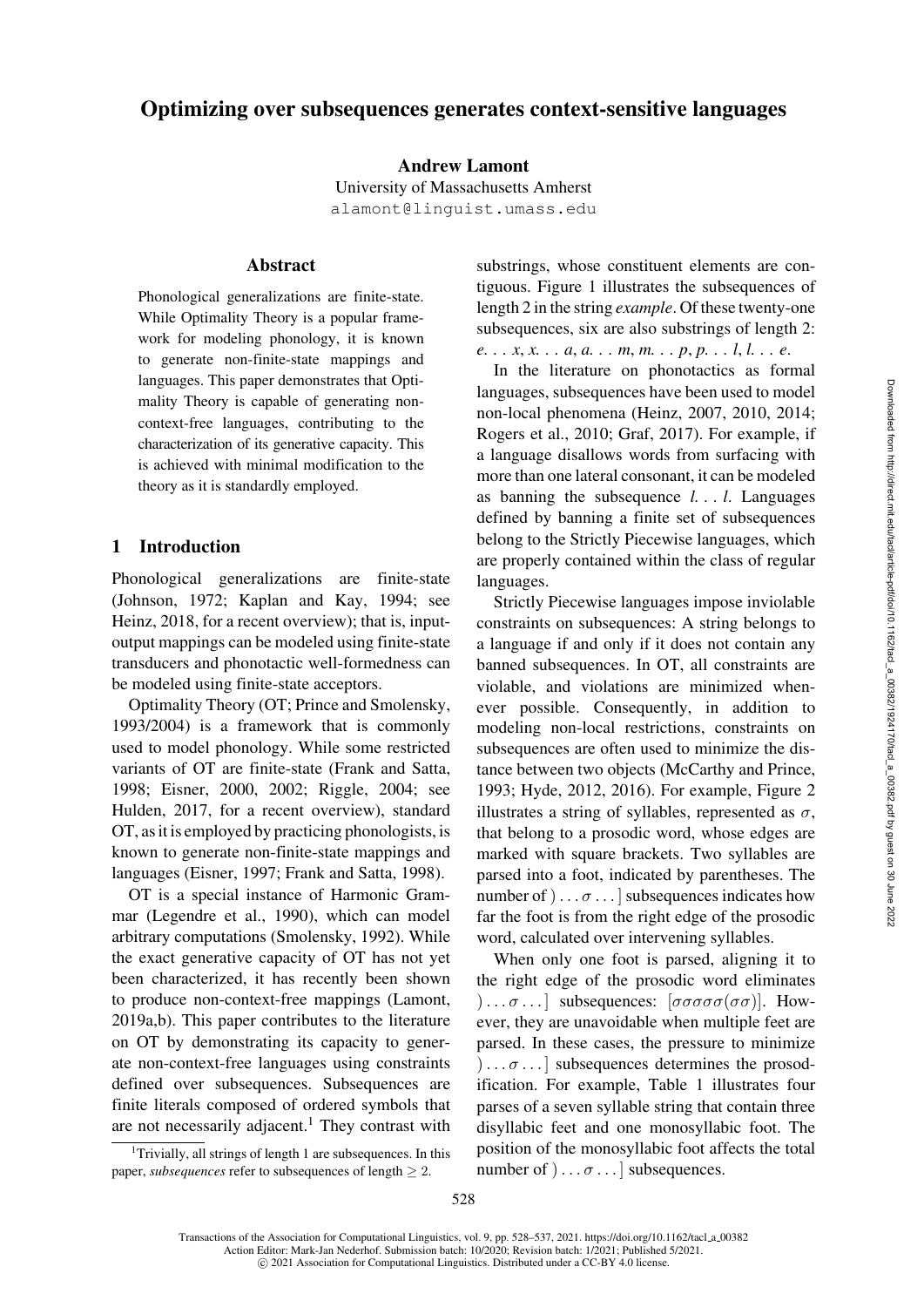

<span id="page-1-0"></span>Figure 1: The string *example* contains twenty-one subsequences of length 2: *e. . . x*, *e. . . a*, *e. . . m*, *e. . . p*, *e. . . l*, *e. . . e*, *x. . . a*, *x. . . m*, *x. . . p*, *x. . . l*, *x. . . e*, *a. . . m*, *a. . . p*, *a. . . l*, *a. . . e*, *m. . . p*, *m. . . l*, *m. . . e*, *p. . . l*, *p. . . e*, *l. . . e*.



<span id="page-1-1"></span>Figure 2: Minimizing the number of  $\ldots$   $\sigma$ ... subsequences minimizes the distance between the right edge of the foot and the right edge of the prosodic word.

It is not possible to replicate these effects with inviolable constraints on subsequences. Formally, this is because some strings that are not in the language are themselves subsequences of strings that are in the language. For example, to ban the string  $\sqrt[*]{(\sigma)(\sigma\sigma)}$ , one must ban one of its subsequences. However, because \* $[(\sigma)(\sigma\sigma)]$  is itself a subsequence of  $[(\sigma\sigma)(\sigma\sigma)]$ , the latter contains every subsequence of the former, and  $*[(\sigma)(\sigma\sigma)]$ cannot be banned without incorrectly banning  $[(\sigma\sigma)(\sigma\sigma)]$ . This example illustrates that violable constraints on subsequences in OT generate languages more expressive than Strictly Piecewise languages. Along similar lines, [Koser and Jardine](#page-7-14) [\(2020\)](#page-7-14) demonstrate that violable constraints on substrings in OT are more expressive than inviolable constraints.

Optimization and violability contribute much more expressivity than these results suggest. [Eisner](#page-7-7) [\(1997,](#page-7-7) [2000\)](#page-7-4) demonstrated that OT can generate context-free languages with subsequence constraints, and this paper pushes his result into non-context-free languages. The main result of this paper has wide-reaching consequences for phonologists, as many standard constraint families are defined over subsequences. Examples include alignment constraints (McCarthy and Prince, [1993](#page-8-7); [Hyde](#page-7-12), [2012](#page-7-12), [2016](#page-7-13)), conjoined constraints [\(Smolensky, 1993](#page-8-8), [2006](#page-8-9); [Alderete, 1997\)](#page-6-0), co-occurrence constraints [\(Suzuki](#page-9-0), [1998;](#page-9-0) Pulleyblank, [2002\)](#page-8-10), SHARE constraints [\(McCarthy](#page-8-11), [2010](#page-8-11); [Mullin, 2011](#page-8-12)), and the family of surface corre-

| Parse                                                  | Total |
|--------------------------------------------------------|-------|
| $[(\sigma)(\sigma\sigma)(\sigma\sigma)(\sigma\sigma)]$ | 12    |
| $[(\sigma\sigma)(\sigma)(\sigma\sigma)(\sigma\sigma)]$ | 11    |
| $[(\sigma\sigma)(\sigma\sigma)(\sigma)(\sigma\sigma)]$ | 10    |
| $[(\sigma\sigma)(\sigma\sigma)(\sigma\sigma)(\sigma)]$ | Q     |

<span id="page-1-2"></span>Table 1: Right-aligning a monosyllabic foot in odd-parity syllable strings minimizes the number of  $) \ldots \sigma \ldots$  ] subsequences.

spondence constraints [\(Walker](#page-9-1), [2000;](#page-9-1) [Hansson,](#page-7-15) [2001](#page-7-15), [2010;](#page-7-16) [Rose and Walker, 2004;](#page-8-13) [Bennett,](#page-6-1) [2013](#page-6-1), [2015\)](#page-6-2).

Eisner's result, that OT with subsequence constraints generates context-free languages, is presented in section [2.](#page-1-3) It further argues that restricting the set of subsequence constraints available to OT does not limit its generative capacity. This paper's contribution, that OT generates context-sensitive languages with constraints on subsequences, is presented in section [3.](#page-3-0) The result is illustrated with case studies on prosodic parsing and non-local dissimilation, and a proof of the general case is provided.

# <span id="page-1-3"></span>2 Violable Subsequence Constraints Can Divide Strings into Halves

Eisner [\(1997](#page-7-7), [2000](#page-7-4)) demonstrated that with violable constraints on subsequences, mappings in Optimality Theory can target the centers of strings. In his example, the Midpoint Pathology, a feature in the input shifts so as to surface in the center of the output. Taking stress as that feature, the Midpoint Pathology is defined in [\(1\)](#page-1-4) as an input-output mapping, where  $\sigma$  represents a syllable, and  $\acute{\sigma}$  represents a stressed syllable. The output language is homomorphic to the archetypal non-finite-state language  $a<sup>n</sup>b<sup>n</sup>$ , with the allowance of an additional  $a$  or  $b$ .

<span id="page-1-4"></span>(1)  $F_{\text{midpoint}}: \sigma^i \dot{\sigma} \sigma^j \mapsto \sigma^k \dot{\sigma} \sigma^l$  where  $i + j = k + l$  and  $|k - l| \leq 1$ 

In OT, a set of candidates is generated from an input string, and evaluated by a ranked set of constraints. Constraints are functions that map candidates onto a number of violation marks, assigning as many violations as there are specific structures in the candidate or specific changes made to the input to generate the candidate. The candidate that is lexicographically minimal in its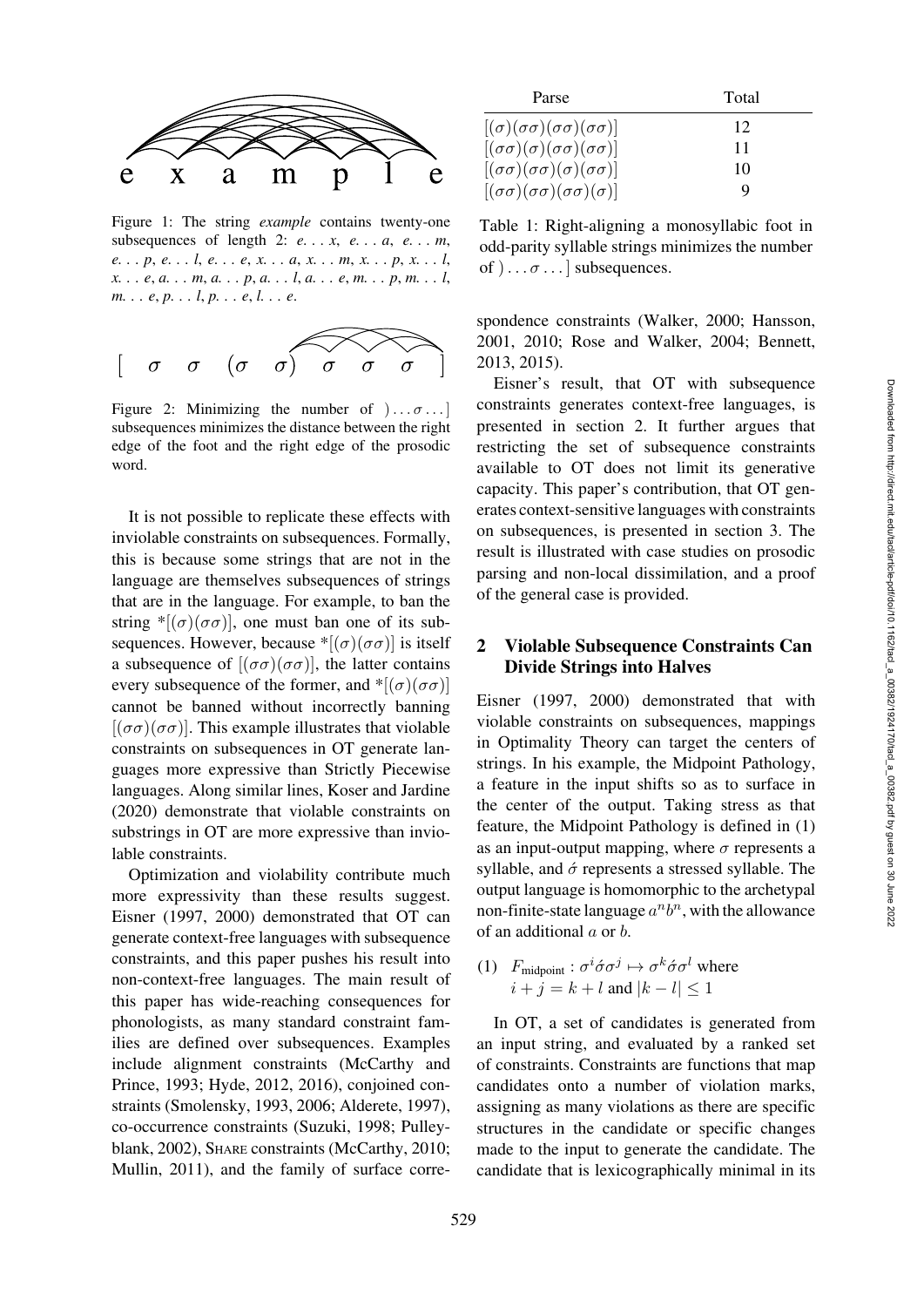| ΙόσσσσσσΙ                                                     | ALIGN $(\sigma, \acute{\sigma}, \sigma)$ | IDENT(stress) |
|---------------------------------------------------------------|------------------------------------------|---------------|
| a. $\acute{\sigma} \sigma \sigma \sigma \sigma \sigma$        | $0+0+1+2+3+4+5=15$                       |               |
| $b. \sigma \acute{\sigma} \sigma \sigma \sigma \sigma$        | $0+0+0+1+2+3+4=10$                       | $\mathcal{D}$ |
| $c. \sigma \sigma \acute{\sigma} \sigma \sigma \sigma \sigma$ | $1+0+0+0+1+2+3=7$                        | $\mathcal{D}$ |
| $d. \sigma \sigma \sigma \sigma \sigma \sigma$                | $2+1+0+0+0+1+2=6$                        | $\mathcal{D}$ |
| $e. \sigma \sigma \sigma \sigma \sigma \sigma$                | $3+2+1+0+0+0+1=7$                        | C             |
| f. $\sigma\sigma\sigma\sigma\acute{\sigma}\sigma$             | $4+3+2+1+0+0+0=10$                       | $\mathcal{D}$ |
| $g. \sigma \sigma \sigma \sigma \sigma \sigma$                | $5+4+3+2+1+0+0=15$                       | 2             |

<span id="page-2-1"></span>Table 2: The Midpoint Pathology [\(Eisner](#page-7-7), [1997,](#page-7-7) [2000](#page-7-4)): Stress shifts onto the middle syllable in odd-parity words, and onto either of two middle syllables in even-parity words. Violations of ALIGN( $\sigma$ ,  $\dot{\sigma}$ ,  $\sigma$ ) are split up by syllable.

concatenated violations is returned as output. In the Midpoint Pathology, stress shifts to minimize the violations of the alignment constraint [\(McCarthy and Prince](#page-8-7), [1993](#page-8-7); [McCarthy, 2003\)](#page-8-14) defined in [\(2\)](#page-2-0), which assigns a candidate as many violations as  $\acute{\sigma} \dots \sigma \dots \sigma$  and  $\sigma \dots \sigma \dots \acute{\sigma}$ subsequences it contains.

<span id="page-2-0"></span>(2) ALIGN( $\sigma$ ,  $\dot{\sigma}$ ,  $\sigma$ ): For every syllable  $\sigma$ , if there is a stressed syllable  $\acute{\sigma}$ , assign one violation mark for every syllable that intervenes between  $\sigma$  and  $\dot{\sigma}$ .

The tableau in [Table 2](#page-2-1) illustrates stress shifting onto the middle syllable of a seven syllable string. The candidate set contains the input string  $1\acute{\sigma}\sigma\sigma\sigma\sigma\sigma$  [\(2a](#page-2-1)) and the six candidates derived from it by shifting the stress to another syllable [\(2b](#page-2-1)-g). The middle column shows the number of violations ALIGN( $\sigma$ ,  $\dot{\sigma}$ ,  $\sigma$ ) assigns each candidate; for clarity, the violations incurred by each syllable are shown separately. Violations of ALIGN( $\sigma$ ,  $\acute{\sigma}$ ,  $\sigma$ ) decrease as stress approaches the center syllable. For completeness, the rightmost column shows the number of violations assigned by the constraint IDENT(stress), which penalizes syllables whose stress value in the input was changed. The ordering between constraints indicates that  $ALIGN(\sigma,$  $\dot{\sigma}$ ,  $\sigma$ ) is ranked above IDENT(stress). The candidate with medial stress [\(2d](#page-2-1)) is returned as output because its violation vector  $(6, 2)$  is lexicographically minimal. If IDENT(stress) were ranked above ALIGN( $\sigma$ ,  $\dot{\sigma}$ ,  $\sigma$ ), candidate [\(2a](#page-2-1)) would be returned as output.

As this example demonstrates, shifting stress onto the medial syllable minimizes the violations of ALIGN( $\sigma$ ,  $\dot{\sigma}$ ,  $\sigma$ ); see section [3](#page-3-0) for a proof that this holds for any length input. [Hyde](#page-7-17) (3; [2008](#page-7-17); [2012](#page-7-12); [2016\)](#page-7-13) argues that the Midpoint Pathology

| ΙάσσσσσσΙ                                              | $*\sigma \ldots \sigma \ldots \sigma$ | I <sub>D</sub> (stress) |
|--------------------------------------------------------|---------------------------------------|-------------------------|
| a. $\acute{\sigma} \sigma \sigma \sigma \sigma \sigma$ | 15                                    |                         |
| $b. \sigma \acute{\sigma} \sigma \sigma \sigma \sigma$ | 10                                    | 2                       |
| ς. σσόσσσσ                                             |                                       | $\mathcal{D}_{\cdot}$   |
| $d. \sigma \sigma \sigma \sigma \sigma \sigma$         | ર                                     | 2                       |
| e. σσσσόσσ                                             |                                       |                         |
| $\rightarrow$ f. σσσσσόσ                               |                                       | 2                       |
| g. $\sigma\sigma\sigma\sigma\sigma\sigma$              |                                       |                         |

<span id="page-2-2"></span>Table 3: Asymmetric alignment does not motivate the Midpoint Pathology.

is an artifact of the symmetrical nature of ALIGN( $\sigma$ ,  $\dot{\sigma}$ ,  $\sigma$ ). In particular, if the constraint penalized only  $\acute{\sigma} \dots \sigma \dots \sigma$  or  $\sigma \dots \sigma \dots \acute{\sigma}$ subsequences and not both, then stress would be drawn to one edge rather than the center. The tableau in [Table 3](#page-2-2) illustrates this. Here, only  $\acute{\sigma} \dots \sigma \dots \sigma$  subsequences are penalized, and stress is drawn to the right edge, surfacing on either of the last two syllables [\(3f](#page-2-2)-g).

While asymmetrical constraints avoid the Midpoint Pathology specifically, they motivate other mappings that target the centers of strings. For example, the constraint ALLFEET-RIGHT [\(Hyde,](#page-7-17) [2008](#page-7-17), [2012](#page-7-12), [2016\)](#page-7-13) penalizes  $\ldots$  *σ* subsequences that occur within a prosodic word. By restricting its application to a given prosodic word, ALLFEET-RIGHT is similar to but distinct from penalizing  $[\ldots \sigma \ldots]$  subsequences. As discussed in [section 1,](#page-0-1) this constraint pulls monosyllabic feet to the right edge of prosodic words, and as the tableau in [Table 4](#page-3-1) illustrates, it also balances the size of multiple prosodic words. All the candidates in this tableau are parsed into two prosodic words and are exhaustively footed. To save space, constraints that enforce these conditions are omitted. The

Downloaded from http://direct.mit.edu/tacl/article-pdf/doi/10.1162/tacl\_a\_00382/1924170/tacl\_a\_00382.pdf by guest on 30 June 2022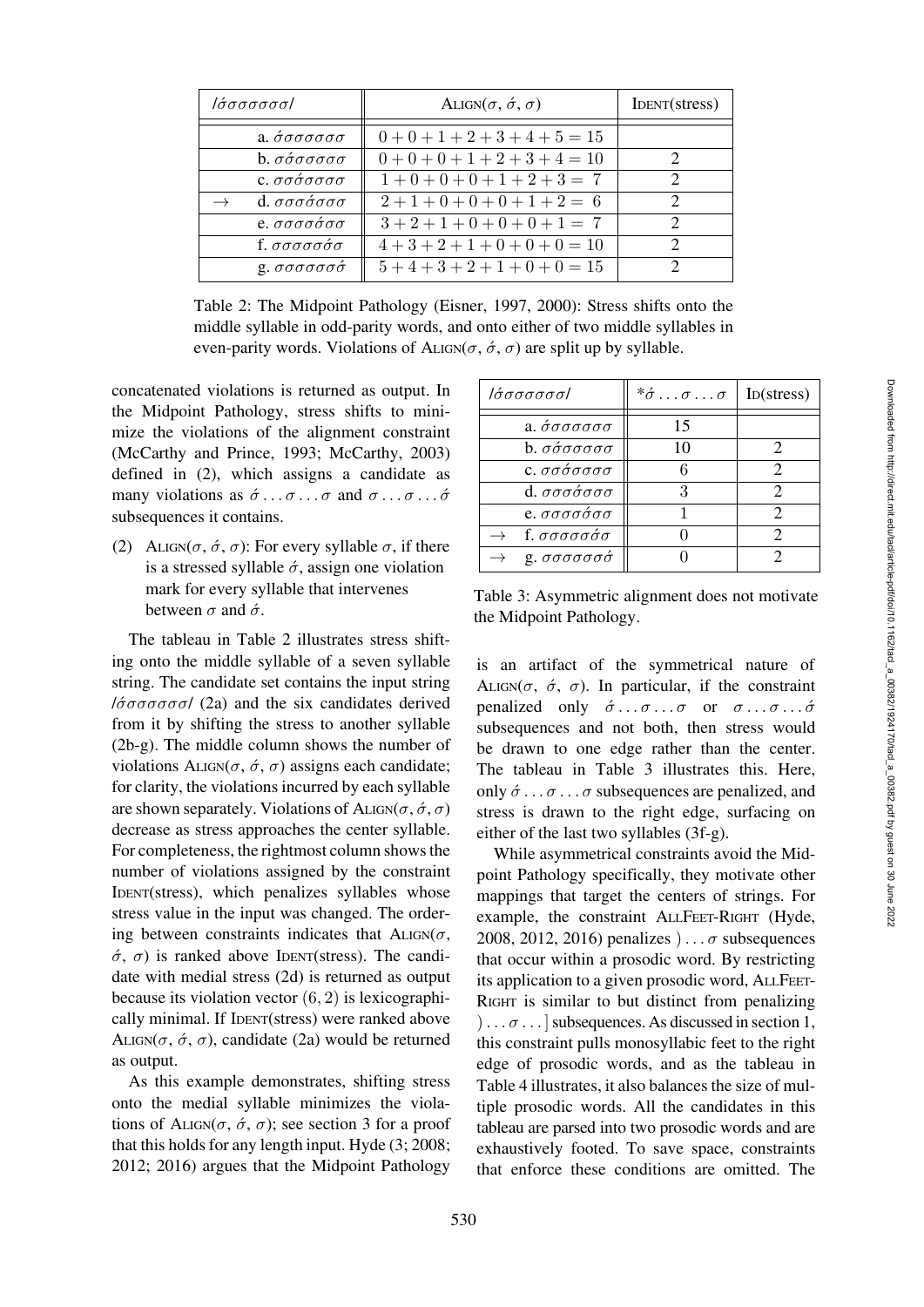| ΙσσσσσσσοΙ                                                                         | $ALI$ F <sub>T</sub> - $R$ |
|------------------------------------------------------------------------------------|----------------------------|
| a. $[(\sigma)] [(\sigma)(\sigma\sigma)(\sigma\sigma)(\sigma\sigma)]$               | $0 + 12 = 12$              |
| b. $[(\sigma)] [(\sigma\sigma)(\sigma)(\sigma\sigma)(\sigma\sigma)]$               | $0 + 11 = 11$              |
| c. $[(\sigma)] [(\sigma\sigma)(\sigma\sigma)(\sigma)(\sigma\sigma)]$               | $0 + 10 = 10$              |
| d. $[(\sigma)] [(\sigma\sigma)(\sigma\sigma)(\sigma\sigma)(\sigma)]$               | $0 + 9 = 9$                |
| e. $[(\sigma\sigma)] [(\sigma\sigma)(\sigma\sigma)(\sigma\sigma)]$                 | $0 + 6 = 6$                |
| f. $[(\sigma)(\sigma\sigma)] [(\sigma)(\sigma\sigma)(\sigma\sigma)]$               | $2+6=8$                    |
| g. $[(\sigma)(\sigma\sigma)] [(\sigma\sigma)(\sigma)(\sigma\sigma)]$               | $2 + 5 = 7$                |
| h. $[(\sigma)(\sigma\sigma)] [(\sigma\sigma)(\sigma\sigma)(\sigma)]$               | $2 + 4 = 6$                |
| i. $[(\sigma\sigma)(\sigma)] [(\sigma)(\sigma\sigma)(\sigma\sigma)]$               | $1+6=7$                    |
| j. $[(\sigma\sigma)(\sigma)] [(\sigma\sigma)(\sigma)(\sigma\sigma)]$               | $1 + 5 = 6$                |
| k. $[(\sigma\sigma)(\sigma)] [(\sigma\sigma)(\sigma\sigma)(\sigma)]$               | $1 + 4 = 5$                |
| $\rightarrow$ 1. $[(\sigma\sigma)(\sigma\sigma)]$ $[(\sigma\sigma)(\sigma\sigma)]$ | $2 + 2 = 4$                |

<span id="page-3-1"></span>Table 4: ALLFEET-RIGHT prefers that when two prosodic words are parsed, they are balanced in size. Violations are separated by prosodic word.

violations of ALLFEET-RIGHT decrease as the difference in size between the two prosodic words decreases, and candidate [\(4l](#page-3-1)) is returned as output. In practice, prosodic words typically reflect morphosyntactic structure. However, because the constraints that enforce such correspondences are violable (such as the family of MATCH constraints; [Selkirk, 2011\)](#page-8-15), mappings like those illustrated in [Table 4](#page-3-1) are predicted to be possible.

(3) ALLFEET-RIGHT: For every foot in a prosodic word, assign one violation for every syllable it precedes within the same prosodic word.

The balanced prosodic word mapping is defined in [\(4\)](#page-3-2). Like the Midpoint Pathology, its application depends on identifying the center syllable, and its output language is homomorphic to  $a^n b^n$  with an extra  $a$  or  $b$ . Thus, even though asymmetric alignment cannot target the center of a prosodic word, it can target the center of a string parsed into two prosodic words.

<span id="page-3-2"></span>(4)  $F_{\text{balanced}}: \sigma^i \mapsto [(\sigma\sigma)^j(\sigma)^k][(\sigma\sigma)^l(\sigma)^m]$ where  $i = j + k + l + m, k \le 1, m \le 1$ , and  $i = l$ 

The mappings in this section depend on the same underlying mechanism: divide a string of syllables into two parts, and minimize the subsequences of at least length 2 that occupy each part. This reduces the difference in size between the two parts to at most one syllable. With the Midpoint Pathology, the two parts are defined by syllables



<span id="page-3-3"></span>Figure 3: Hierarchical prosodic structure: syllables ( $\sigma$ ) are parsed into feet (F), which are parsed into prosodic words  $(\omega)$ , which are parsed into phonological phrases ( $\phi$ ), which are parsed into an intonational phrase (*ι*).

that precede the stressed syllable and syllables that follow the stressed syllable. With balanced prosodic words, the two prosodic words define the parts. This mechanism is independent of the subsequences themselves, provided that they are at least of length 2. Thus, restricting which subsequences a constraint can penalize can only block specific mappings. No restrictions on the set of subsequences prevents them from dividing strings in half. This is proved formally at the end of section [3.](#page-3-0) The mappings in this section only divided strings into two equal parts, generating context-free languages. The next section presents mappings that divide strings into three or more equal parts, generating non-context-free languages.

# <span id="page-3-0"></span>3 Violable Subsequence Constraints Can Divide Strings into Arbitrarily Many Equally Sized Parts

As the previous section demonstrated, subsequence constraints can be used to divide strings into two equal parts, generating context-free languages. Parsing strings into more than two equal parts generates non-context-free languages. With balanced prosodic words, this follows from parsing a string of syllables into more than two prosodic words. This can be motivated by hierarchical prosodic structure [\(Nespor and Vogel,](#page-8-16) [1986](#page-8-16); [Selkirk, 1984](#page-8-17)), rather than stipulated arbitrarily. [Figure 3](#page-3-3) illustrates a standard five-level prosodic hierarchy, where prosodic words are dominated by phonological phrases, which are dominated by an intonational phrase. By requiring these top two levels to dominate exactly two daughter nodes, the string of syllables is parsed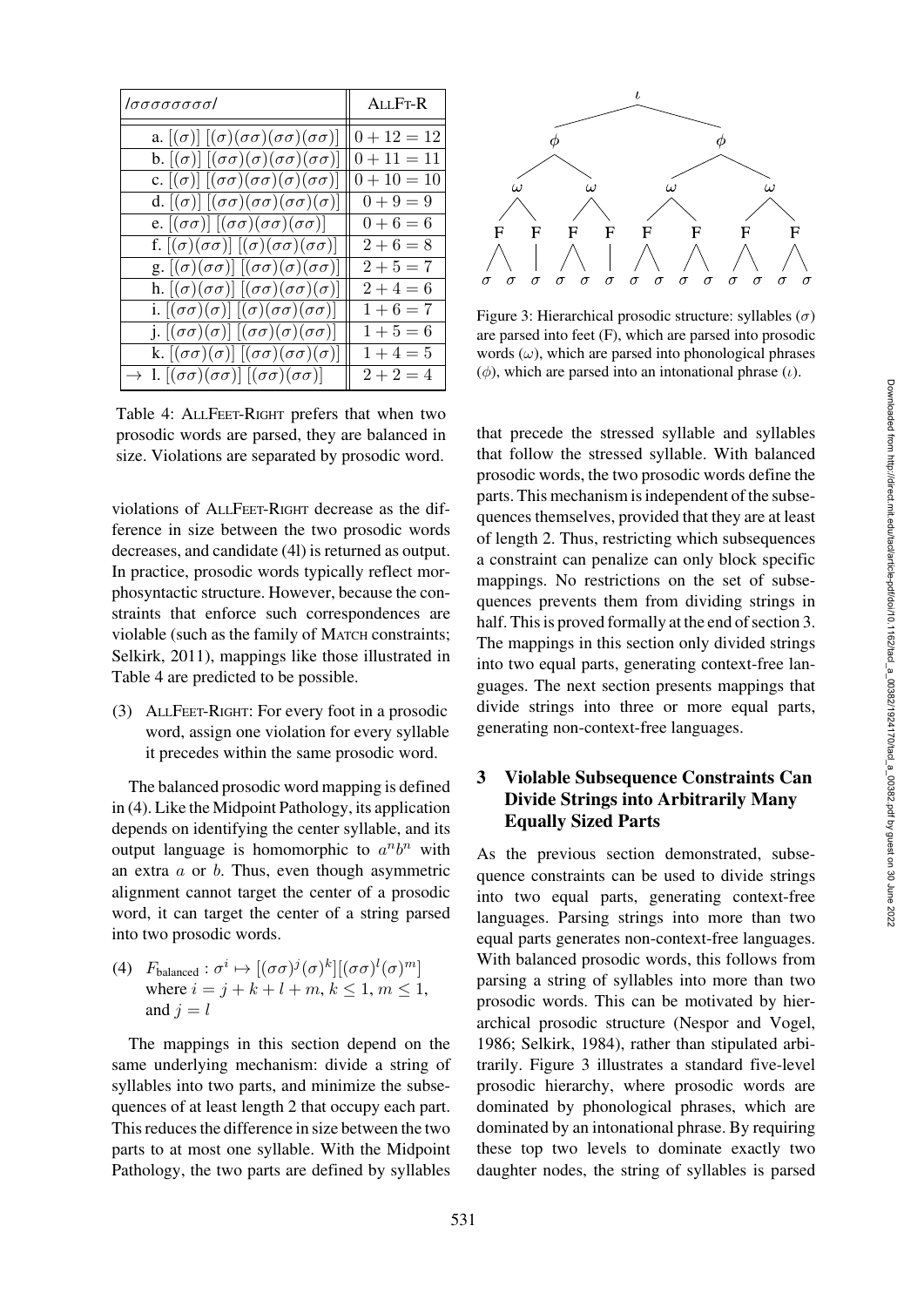| Ισσσσσσσσσσσσσι                                                                                                                                                                                                                 | ALL FEET-RIGHT |
|---------------------------------------------------------------------------------------------------------------------------------------------------------------------------------------------------------------------------------|----------------|
| a. $[(\sigma)][(\sigma)][(\sigma)] [(\sigma\sigma)(\sigma\sigma)(\sigma\sigma)(\sigma\sigma)(\sigma\sigma)(\sigma)]$                                                                                                            | $0+0+0+25=25$  |
| b. $[(\sigma)] [(\sigma)] [(\sigma\sigma)] [(\sigma\sigma)(\sigma\sigma)(\sigma\sigma)(\sigma\sigma)(\sigma\sigma)]$                                                                                                            | $0+0+0+20=20$  |
| c. $[(\sigma)][(\sigma)] [(\sigma\sigma)(\sigma)] [(\sigma\sigma)(\sigma\sigma)(\sigma\sigma)(\sigma\sigma)(\sigma)]$                                                                                                           | $0+0+1+16=17$  |
| d. $[(\sigma)] [(\sigma)] [(\sigma\sigma)(\sigma\sigma)] [(\sigma\sigma)(\sigma\sigma)(\sigma\sigma)(\sigma\sigma)]$                                                                                                            | $0+0+2+12=14$  |
| e. $[(\sigma)][(\sigma)][(\sigma\sigma)(\sigma\sigma)(\sigma)][(\sigma\sigma)(\sigma\sigma)(\sigma\sigma)(\sigma)]$                                                                                                             | $0+0+4+9=13$   |
| f. $[(\sigma)][(\sigma)][(\sigma\sigma)(\sigma\sigma)(\sigma\sigma)][(\sigma\sigma)(\sigma\sigma)(\sigma\sigma)]$                                                                                                               | $0+0+6+6=12$   |
| g. $[(\sigma)][(\sigma\sigma)][(\sigma\sigma)][(\sigma\sigma)(\sigma\sigma)(\sigma\sigma)(\sigma\sigma)(\sigma)]$                                                                                                               | $0+0+0+16=16$  |
| h. $[(\sigma)][(\sigma\sigma)][(\sigma\sigma)(\sigma)][(\sigma\sigma)(\sigma\sigma)(\sigma\sigma)(\sigma\sigma)]$                                                                                                               | $0+0+1+12=13$  |
| i. $[(\sigma)] [(\sigma\sigma)] [(\sigma\sigma)(\sigma\sigma)] [(\sigma\sigma)(\sigma\sigma)(\sigma\sigma)(\sigma)]$                                                                                                            | $0+0+2+9=11$   |
| j. $[(\sigma)][(\sigma\sigma)][(\sigma\sigma)(\sigma\sigma)(\sigma)]$ $[(\sigma\sigma)(\sigma\sigma)(\sigma\sigma)]$                                                                                                            | $0+0+4+6=10$   |
| k. $[(\sigma)] [(\sigma\sigma)(\sigma)] [(\sigma\sigma)(\sigma)] [(\sigma\sigma)(\sigma\sigma)(\sigma\sigma)(\sigma)]$                                                                                                          | $0+1+1+9=11$   |
| 1. $[(\sigma)] [(\sigma\sigma)(\sigma)] [(\sigma\sigma)(\sigma\sigma)] [(\sigma\sigma)(\sigma\sigma)(\sigma\sigma)]$                                                                                                            | $0+1+2+6=9$    |
| m. $[(\sigma)] [(\sigma\sigma)(\sigma)] [(\sigma\sigma)(\sigma\sigma)(\sigma)] [(\sigma\sigma)(\sigma\sigma)(\sigma)]$                                                                                                          | $0+1+4+4=9$    |
| n. $[(\sigma)][(\sigma\sigma)(\sigma\sigma)][(\sigma\sigma)(\sigma\sigma)][(\sigma\sigma)(\sigma\sigma)(\sigma)]$                                                                                                               | $0+2+2+4=8$    |
| o. $[(\sigma\sigma)] [(\sigma\sigma)] [(\sigma\sigma)] [(\sigma\sigma)(\sigma\sigma)(\sigma\sigma)(\sigma\sigma)]$                                                                                                              | $0+0+0+12=12$  |
| $\text{p. } [\left(\sigma\sigma\right)]\left[\left(\sigma\sigma\right)\right]\left[\left(\sigma\sigma\right)\left(\sigma\right)\right]\left[\left(\sigma\sigma\right)\left(\sigma\sigma\right)\left(\sigma\sigma\right)\right]$ | $0+0+1+9=10$   |
| q. $[(\sigma\sigma)] [(\sigma\sigma)] [(\sigma\sigma)(\sigma\sigma)] [(\sigma\sigma)(\sigma\sigma)(\sigma\sigma)]$                                                                                                              | $0+0+2+6=8$    |
| r. $[(\sigma\sigma)][(\sigma\sigma)][(\sigma\sigma)(\sigma\sigma)(\sigma)][(\sigma\sigma)(\sigma\sigma)(\sigma)]$                                                                                                               | $0+0+4+4=8$    |
| s. $[(\sigma\sigma)] [(\sigma\sigma)(\sigma)] [(\sigma\sigma)(\sigma)] [(\sigma\sigma)(\sigma\sigma)(\sigma\sigma)]$                                                                                                            | $0+1+1+6=8$    |
| t. $[(\sigma\sigma)] [(\sigma\sigma)(\sigma)] [(\sigma\sigma)(\sigma\sigma)] [(\sigma\sigma)(\sigma\sigma)(\sigma)]$                                                                                                            | $0+1+2+4=7$    |
| u. $[(\sigma\sigma)(\sigma)] [(\sigma\sigma)(\sigma)] [(\sigma\sigma)(\sigma)] [(\sigma\sigma)(\sigma\sigma)(\sigma)]$                                                                                                          | $1+1+1+4=7$    |
| v. $[(\sigma\sigma)(\sigma)]$ $[(\sigma\sigma)(\sigma)]$ $[(\sigma\sigma)(\sigma\sigma)]$ $[(\sigma\sigma)(\sigma\sigma)]$<br>$\rightarrow$                                                                                     | $1+1+2+2=6$    |

<span id="page-4-0"></span>Table 5: ALLFEET-RIGHT prefers that when four prosodic words are parsed, they are balanced in size. Violations are split up by prosodic word.

into four prosodic words. Note that because this hierarchy is finite, it can be represented by a finite-state grammar [\(Yu](#page-9-2), [2019\)](#page-9-2).

As expected, ALLFEET-RIGHT has two effects on strings parsed into four prosodic words. First, in odd-parity prosodic words, the monosyllabic foot appears at the right edge. Second, no two prosodic words differ in size by more than one syllable. The tableau in [Table 5](#page-4-0) illustrates these effects with a fourteen syllable string. A large number of candidates are omitted to reduce the size of this tableau. These include candidates with more or fewer than four prosodic words, and candidates where monosyllabic feet do not surface at the right edge of their prosodic word. It can be verified that those candidates incur more violations of ALLFEET-RIGHT, as in [Tables 1](#page-1-2) and [4.](#page-3-1) The other omitted candidates are identical to the presented candidates, except with their prosodic words in another order. For example, the candidate chosen as output [\(5v](#page-4-0)) represents a set containing six possible parses, which incur the same number of violations of ALLFEET-RIGHT.

This quartering mapping is defined in [\(5\)](#page-4-1). The language it generates is homomorphic to the context-sensitive stringset  $a^n b^n c^n d^n$  with allowances for an extra  $a, b, c,$  or  $d$ .

<span id="page-4-1"></span>(5)  $F_{\text{quarter}}: \sigma^i \mapsto$  $[(\sigma\sigma)^j(\sigma)^k] [(\sigma\sigma)^l(\sigma)^m] [(\sigma\sigma)^n(\sigma)^o] [(\sigma\sigma)^p(\sigma)^q]$ where  $i = j + k + l + m + n + o + p + q$ ,  $k \le 1, m \le 1, o \le 1, q \le 1,$  and  $j = l = n = p$ 

As noted in the previous section, ALLFEET-RIGHT is distinct from a constraint that penalizes )... $\sigma$  subsequences. In particular, because it is restricted to subsequences within prosodic words, it undercounts when multiple prosodic words are parsed, as [Figure 4](#page-5-0) illustrates. The next case study demonstrates that this property is irrelevant to the generative capacity of OT with subsequence constraints.

To that end, consider the constraint  $X$ ... X defined in  $(6)$ .  $*X$ ... X is a non-local variant of \*GEMINATE that penalizes subsequences of length 2 whose constituent segments are identical. It has not been proposed as a serious phonological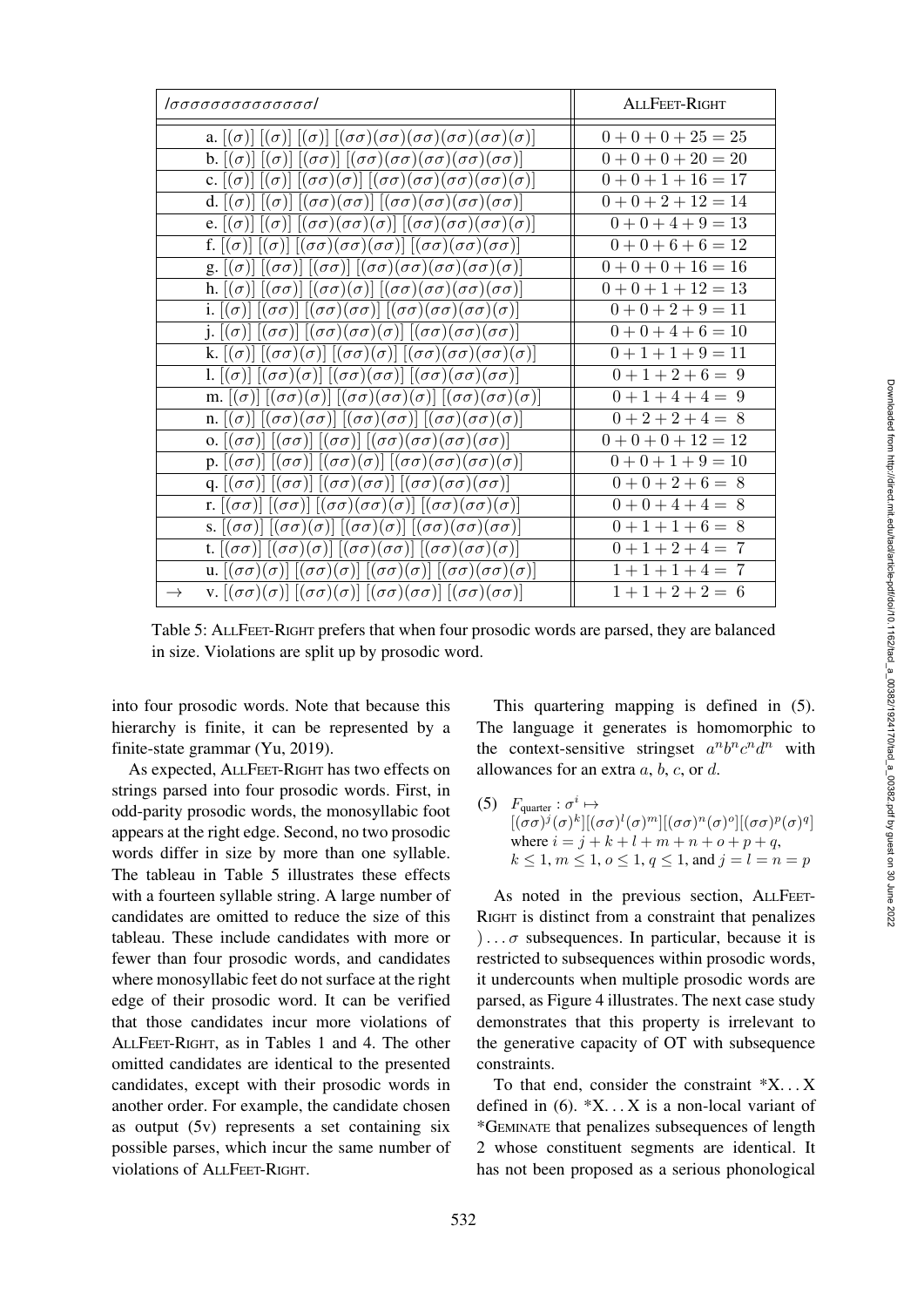

<span id="page-5-0"></span>Figure 4: ALLFEET-RIGHT only penalizes the two  $\cdot \cdot \cdot \sigma$ subsequences indicated with solid lines, and not the three indicated with dashed lines.

| /1111111/               | $*X \dots X$  | IDENT(lateral) |
|-------------------------|---------------|----------------|
| a. 11111111             | $28 + 0 = 28$ |                |
| $b.$ $1111111r$         | $21 + 0 = 21$ |                |
| $c.$ 111111 $rr$        | $15 + 1 = 16$ |                |
| d. 11111 <sub>rrr</sub> | $10 + 3 = 13$ |                |
| e. 1111 rrrr            | $6+6=12$      |                |

<span id="page-5-2"></span>Table 6: \*X. . . X prefers that strings that contain both laterals and rhotics have equal numbers of them. Violations are separated into laterals and rhotics.

constraint, but rather as supporting evidence for this paper's result. Unlike ALLFEET-RIGHT, there are no restrictions on which subsequences it evaluates.

<span id="page-5-1"></span>(6)  $*X$ ... X: Assign one violation for every subsequence  $\alpha$ ...  $\beta$  where  $\alpha = \beta$ .

The tableau in [Table 6](#page-5-2) illustrates the effect of this constraint on non-local liquid dissimilation. In this example, the class of liquid consonants comprises only alveolar laterals and rhotics, and the constraint IDENT(lateral) penalizes changing one into the other. The input contains eight laterals [\(6a](#page-5-2)). The candidates shown are derived by changing underlying laterals into rhotics [\(6b](#page-5-2)-e). As in [Table 5,](#page-4-0) permutations of these strings incur equal numbers of violations. This tableau demonstrates that as the difference in the number of laterals and rhotics decreases, so does the number of violations of \*X. . . X. Any string with four laterals and four rhotics is returned as output [\(6e](#page-5-2)).

This mapping is defined in [\(7\)](#page-5-3). Its output language is context-free, and homomorphic to permutations of  $a^n b^n$  with the usual allowance of an additional a or b.

<span id="page-5-3"></span>(7)  $F_{\text{liquid}}: \{l, r\}^i \mapsto \{l, r\}^i$  where the difference between the number of laterals and rhotics is not greater than 1.

To generate a context-sensitive stringset with this constraint, one just has to consider a third

| /ppppppppp/  | $*X \dots X$      | IDENT(place)   |
|--------------|-------------------|----------------|
| a. ppppppppp | $36 + 0 + 0 = 36$ |                |
| b. ppppppppt | $28 + 0 + 0 = 28$ | 1              |
| c. ppppppptt | $21 + 1 + 0 = 22$ | 2              |
| d. ppppppttt | $15 + 3 + 0 = 18$ | 3              |
| e. ppppptttt | $10 + 6 + 0 = 16$ | 4              |
| f. ppppppptk | $21 + 0 + 0 = 21$ | $\overline{c}$ |
| g. pppppptkk | $15 + 0 + 1 = 16$ | 3              |
| h. ppppptkkk | $10 + 0 + 3 = 13$ | 4              |
| i. pppptkkkk | $6+0+6=12$        | 5              |
| j. pppppttkk | $10 + 1 + 1 = 12$ | 4              |
| k. ppppttkkk | $6+1+3=10$        | 5              |
| l. ppptttkkk | $3+3+3=9$         | 6              |

<span id="page-5-4"></span>Table 7: \*X. . . X prefers that strings that contain labials, coronals, and dorsals have equal numbers of stops at each place of articulation. Violations are separated into labials, coronals, and dorsals.

segment type. The tableau in [Table 7](#page-5-4) on the next page illustrates this case with dissimilation targeting major place. Here, the segment inventory comprises voiceless stops specified as labial, coronal, or dorsal. The input is a string of nine labial stops [\(7a](#page-5-4)), and candidates derived from it by changing the place features are shown [\(7b](#page-5-4)-l). The constraint IDENT(place) penalizes changes made to major place features. Unsurprisingly, as the differences between the numbers of each stop decrease, so do the violations of \*X. . . X. The output is any string with three labial stops, three coronal stops, and three dorsal stops [\(7l](#page-5-4)).

The mapping is defined in [\(8\)](#page-5-5); it generates a language homomorphic to permutations of  $a^n b^n c^n$ , with one additional a, b, or c.

<span id="page-5-5"></span>(8)  $F_{\text{place}}: \{p, t, k\}^i \mapsto \{p, t, k\}^i$  where the difference between any two sets of stops defined by place is not greater than 1.

 $*X$ ... X has the same effect as constraints like ALLFEET-RIGHT: it divides the string into a fixed number of parts, and requires those parts be as similar to each other in size as possible by penalizing their subsequences. \*X. . . X differs only in that it does not require that the subparts form contiguous substrings.

The mappings in this section demonstrated constraints over subsequences dividing strings into a fixed number of groups of equal size. In all cases, if the groups were not exactly equal, they could differ by at most one element. This generalizes to strings of all lengths and all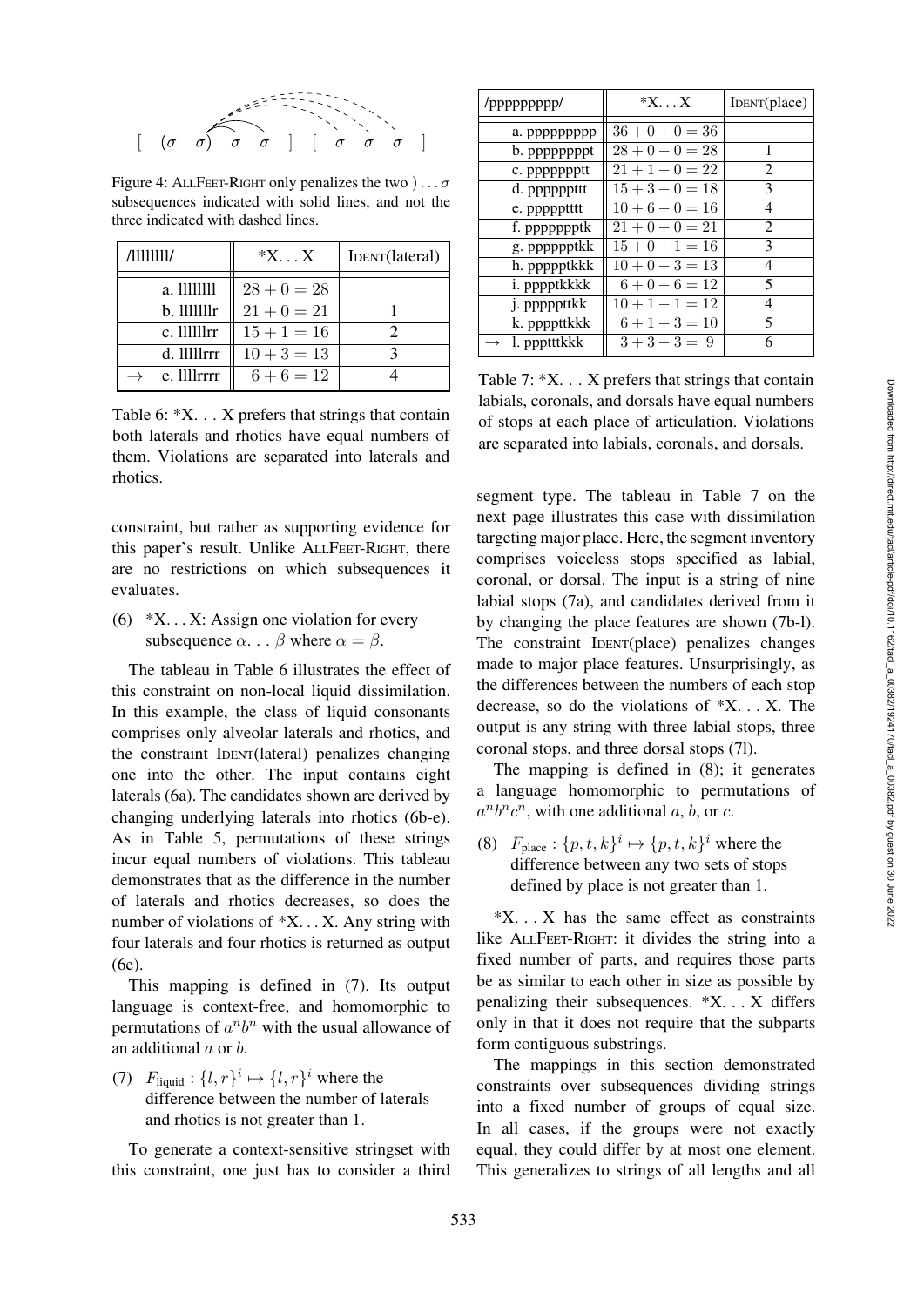numbers of groups: minimizing the difference between group sizes minimizes the number of violating subsequences. Before presenting a proof of this result, it is necessary to establish that subsequences of length 2 grow quadratically in a string's length, in particular, a string of length *n* has  $\frac{n^2 - n}{2}$  subsequences of length 2. As a base case, a string of length 2 has 1 such subsequence:  $\frac{2^2-2}{2} = 1$ . Inductively, assume that a string of length *n* has  $\frac{n^2 - n}{2}$  subsequences of length 2. Adding one segment adds  $n$  subsequences of length 2, and it can be verified that  $\frac{n^2-n}{2} + n =$  $\frac{(n+1)^2 - (n+1)}{2}$ . The proof of the main result of this paper follows.

*Proof.* For a string s composed of k disjoint sets, let  $s_1, s_2, \ldots, s_k$  denote the cardinality of each set, and define the constraint function  $M : s \to \mathbb{N}$  as

$$
M(s) = \sum_{i=1}^{k} \frac{s_i^2 - s_i}{2}
$$

Let  $u$  be a string composed of  $k$  disjoint sets such that one set has two more members than another:

$$
u_i \ge u_j + 2
$$

By way of contradiction, assume that the composition  $u$  minimizes the function  $M$ .

Consider an alternate composition  $v$ , identical to u except that one element has been moved from the larger set to the smaller set:

$$
v_i = u_i - 1
$$

$$
v_j = u_j + 1
$$

By assumption, we have  $M(u) < M(v)$ , from which we derive a contradiction:

$$
\frac{u_i^2 - u_i}{2} + \frac{u_j^2 - u_j}{2} < \frac{v_i^2 - v_i}{2} + \frac{v_j^2 - v_j}{2}
$$
\n
$$
u_i^2 - u_i + u_j^2 - u_j < v_i^2 - v_i + v_j^2 - v_j
$$
\n
$$
u_i^2 - u_i + u_j^2 - u_j < (u_i - 1)^2 - (u_i - 1)
$$
\n
$$
+ (u_j + 1)^2 - (u_j + 1)
$$
\n
$$
u_i^2 - u_i + u_j^2 - u_j < u_i^2 - 3u_i + u_j^2 + u_j + 2
$$

$$
2u_i < 2u_j + 2
$$
\n
$$
u_i < u_j + 1
$$

This contradicts the fact that  $u_i$  is at least as great as  $u_j + 2$ . Therefore, no composition of a string whose component sets differ in cardinality by two or more minimizes M.  $\Box$ 

This proves that violable constraints in Optimality Theory that penalize subsequences of length 2 can divide any length input into a fixed number of equally sized parts, generating context-sensitive stringsets.

### 4 Conclusion

Optimality Theory is known to generate nonfinite state mappings and languages [\(Eisner, 1997](#page-7-7); [Frank and Satta, 1998](#page-7-3)), even with constraints defined ov[er strings](#page-7-18) [\(Riggle](#page-8-1)[,](#page-7-18) [2004](#page-8-1)[;](#page-7-18) Gerdemann and Hulden, [2012;](#page-7-18) [Heinz and Lai](#page-7-19), [2013](#page-7-19); [Hao,](#page-7-20) [2019](#page-7-20); [Lamont, 2019a](#page-8-4)[,b\)](#page-8-5). This paper contributes to this literature by demonstrating that constraints over subsequences generate context-sensitive languages under optimization. This result has wide-ranging impacts for the field of phonology, as a number of commonly employed constraint types are defined over subsequences.

### Acknowledgments

This paper has been greatly improved by three anonymous reviewers for TACL and through conversations with Jeffrey Heinz, Brett Hyde, Neil Immerman, and Brandon Prickett. I am especially grateful to Chris Coscia for his guidance on mathematical notation and structuring the proof. All remaining errors are of course my own.

#### References

- <span id="page-6-0"></span>John Alderete. 1997. Dissimilation as local conjunction. In Kiyomi Kusumoto, editor, *Proceedings of NELS 27*, pages 17–32. Graduate Linguistics Student Association, Amherst, MA.
- <span id="page-6-1"></span>Wm. G. Bennett. 2013. *Dissimilation, Consonant Harmony, and Surface Correspondence*. Ph.D. thesis, Rutgers, The State University of New Jersey.
- <span id="page-6-2"></span>Wm. G. Bennett. 2015. *The Phonology of Consonants*. Cambridge University Press, Cambridge.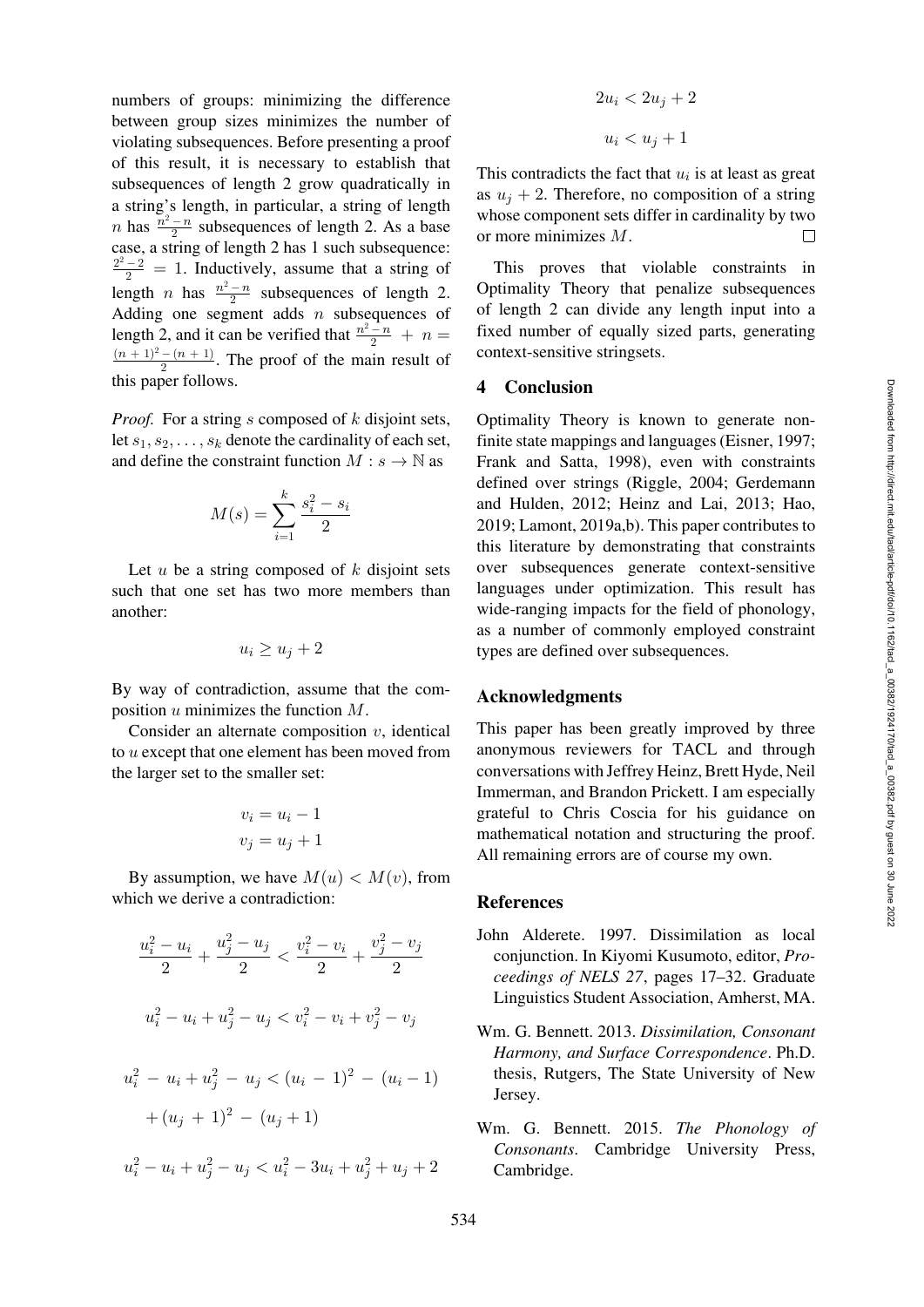- <span id="page-7-7"></span>Jason Eisner. 1997. What constraints should OT allow? Paper presented at LSA 71. Available at [http://roa.rutgers.edu/article](https://roa.rutgers.edu/article/view/215) [/view/215](https://roa.rutgers.edu/article/view/215)
- <span id="page-7-4"></span>Jason Eisner. 2000. Directional constraint evaluation in Optimality Theory. In *Proceedings of the 18th International Conference on Computational Linguistics*, pages 257–263. DOI: [https://doi.org/10.3115/990820](https://doi.org/10.3115/990820.990858) [.990858](https://doi.org/10.3115/990820.990858)
- <span id="page-7-5"></span>Jason Eisner. 2002. Comprehension and compilation in Optimality Theory. In *Proceedings of the 40th Annual Meeting of the Association for Computational Linguistics*, pages 56–63. DOI: [https://doi.org/10.3115/1073083](https://doi.org/10.3115/1073083.1073095) [.1073095](https://doi.org/10.3115/1073083.1073095)
- <span id="page-7-3"></span>Robert Frank and Giorgia Satta. 1998. Optimality Theory and the generative complexity of constraint violability. *Computational Linguistics*, 24(2):307–315.
- <span id="page-7-18"></span>Dale Gerdemann and Mans Hulden. 2012. Practical finite state Optimality Theory. In *Proceedings of the 10th International Workshop on Finite State Methods and Natural Language Processing*, pages 10–19.
- <span id="page-7-11"></span>Thomas Graf. 2017. The power of locality domains in phonology. *Phonology*, 34(2): 385–405. DOI: [https://doi.org/10](https://doi.org/10.1017/S0952675717000197) [.1017/S0952675717000197](https://doi.org/10.1017/S0952675717000197)
- <span id="page-7-15"></span>Gunnar Ólafur Hansson. 2001. *Theoretical and Typological Issues in Consonant Harmony*. Ph.D. thesis, University of California, Berkeley.
- <span id="page-7-16"></span>Gunnar Ólafur Hansson. 2010. Consonant *Harmony: Long-Distance Interactions in Phonology*. University of California Press, Berkeley, CA.
- <span id="page-7-20"></span>Yiding Hao. 2019. Finite-state Optimality Theory: Non-rationality of Harmonic Serialism. *Journal of Language Modeling*, 7(2):49–99. DOI: [https://doi.org/10.15398/jlm.v7](https://doi.org/10.15398/jlm.v7i2.210) [i2.210](https://doi.org/10.15398/jlm.v7i2.210)
- <span id="page-7-8"></span>Jeffrey Heinz. 2007. *Inductive Learning of Phonotactic Patterns*. Ph.D. thesis, University of California Los Angeles.
- <span id="page-7-9"></span>Jeffrey Heinz. 2010. Learning long-distance phonotactics. *Linguistic Inquiry*, 41:623–661. DOI: [https://doi.org/10.1162/LING](https://doi.org/10.1162/LING_a_00015)  $-a.00015$  $-a.00015$
- <span id="page-7-10"></span>Jeffrey Heinz. 2014. Culminativity times harmony equals unbounded stress. In Harry van der Hulst, editor, *Word Stress: Theoretical and Typological Issues*, pages 255–275. Cambridge University Press, Cambridge. DOI: [https://](https://doi.org/10.1017/CBO9781139600408.012) [doi.org/10.1017/CBO9781139600408](https://doi.org/10.1017/CBO9781139600408.012) [.012](https://doi.org/10.1017/CBO9781139600408.012)
- <span id="page-7-2"></span>Jeffrey Heinz. 2018. The computational nature of phonological generalizations. In Larry M. Hyman and Frans Plank, editors, *Phonological Typology*, pages 126–195. De Gruyter Mouton, Berlin. DOI: [https://doi.org](https://doi.org/10.1515/9783110451931-005) [/10.1515/9783110451931-005](https://doi.org/10.1515/9783110451931-005)
- <span id="page-7-19"></span>Jeffrey Heinz and Regine Lai. 2013. Vowel harmony and subsequentiality. In *Proceedings of the 13th Meeting on the Mathematics of Language*, pages 52–63.
- <span id="page-7-6"></span>Mans Hulden. 2017. Formal and computational verification of phonological analyses. *Phonology*, 34(2):407–435. DOI: [https://doi](https://doi.org/10.1017/S0952675717000203) [.org/10.1017/S0952675717000203](https://doi.org/10.1017/S0952675717000203)
- <span id="page-7-17"></span>Brett Hyde. 2008. Alignment continued: Distancesensitivity, order-sensitivity, and the midpoint pathology. Unpublished manuscript, Washington University. Available at [http://roa](https://roa.rutgers.edu/article/view/1028) [.rutgers.edu/article/view/1028](https://roa.rutgers.edu/article/view/1028).
- <span id="page-7-12"></span>Brett Hyde. 2012. Alignment constraints. *Natural Language and Linguistic Theory*, 30:789–836. DOI: [https://doi.org/10.1007/s11](https://doi.org/10.1007/s11049-012-9167-3) [049-012-9167-3](https://doi.org/10.1007/s11049-012-9167-3)
- <span id="page-7-13"></span>Brett Hyde. 2016. *Layering and Directionality*. Equinox, Sheffield.
- <span id="page-7-0"></span>C. Douglas Johnson. 1972. *Formal Aspects of Phonological Description*. Mouton, The Hague. DOI: [https://doi.org/10.1515/978](https://doi.org/10.1515/9783110876000) [3110876000](https://doi.org/10.1515/9783110876000)
- <span id="page-7-1"></span>Ronald Kaplan and Martin Kay. 1994. Regular models of phonological rule systems. *Computational Linguistics*, 20:331–378.
- <span id="page-7-14"></span>Nate Koser and Adam Jardine. 2020. The complexity of optimizing over strictly local constraints. In *Proceedings of the 43rd Annual Penn Linguistics Conference*, pages 125–134.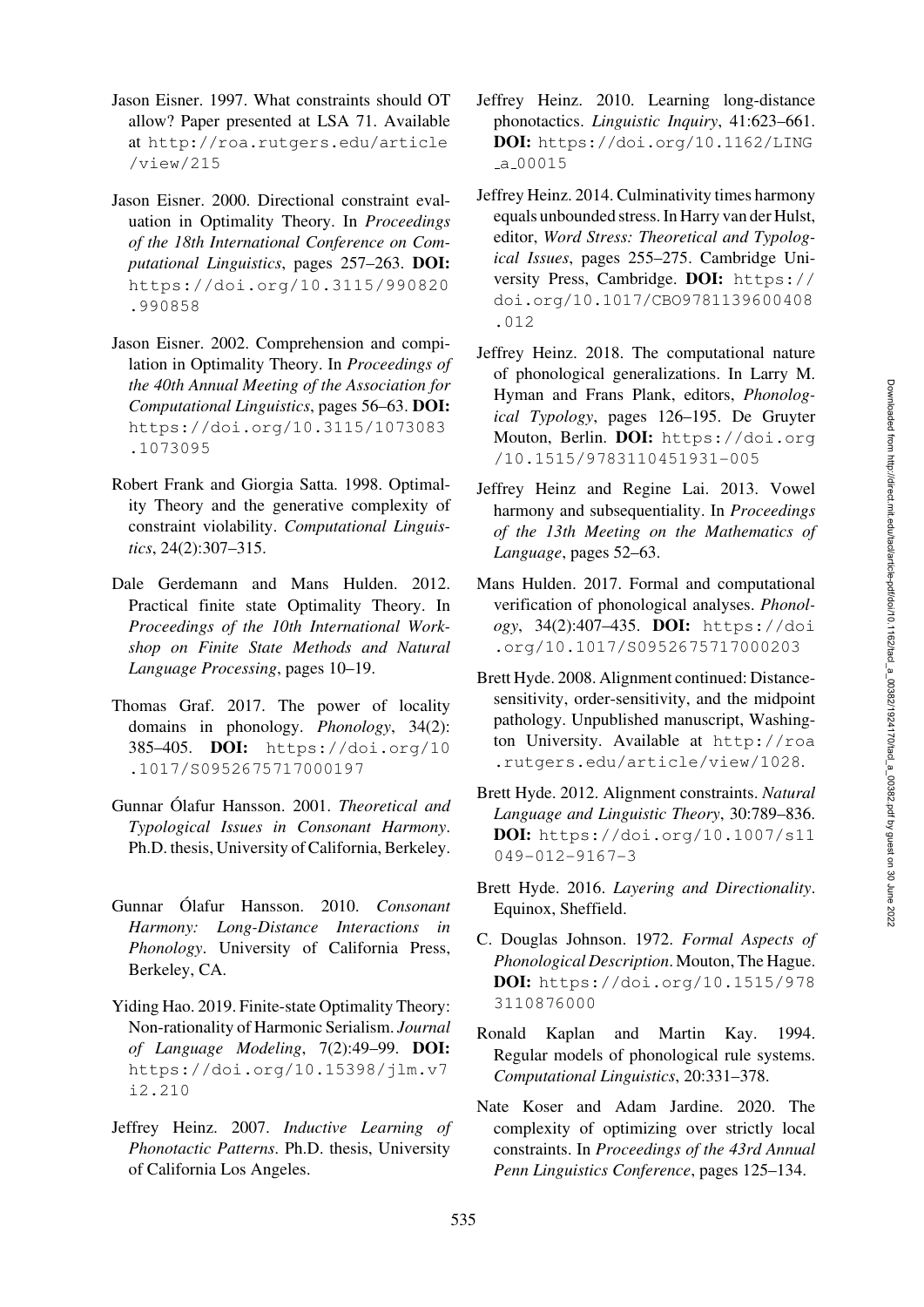- <span id="page-8-4"></span>Andrew Lamont. 2019a. Majority rule in harmonic serialism. In *Supplemental Proceedings of the 2018 Annual Meeting on Phonology*, Washington, D.C., Linguistic Society of America. DOI: [https://doi.org/10.3765](https://doi.org/10.3765/amp.v7i0.4546) [/amp.v7i0.4546](https://doi.org/10.3765/amp.v7i0.4546)
- <span id="page-8-5"></span>Andrew Lamont. 2019b. Precededence is pathological: The problem of alphabetical sorting. In *Proceedings of the 36th West Coast Conference on Formal Linguistics*, pages 243–249, Somerville, MA. Cascadilla Proceedings Project.
- <span id="page-8-2"></span>Géraldine Legendre, Yoshiro Miyata, and Paul Smolensky. 1990. Harmonic Grammar: a formal multi-level connectionist theory of linguistic well-formedness: an application. In *Proceedings of the Twelfth Annual Conference of the Cognitive Science Society*, page 884–891, Hillsdale, NJ. Erlbaum.
- <span id="page-8-14"></span>John J. McCarthy. 2003. OT constraints are categorical. *Phonology*, 20(1):75–138. DOI: [https://doi.org/10.1017/S095267](https://doi.org/10.1017/S0952675703004470) [5703004470](https://doi.org/10.1017/S0952675703004470)
- <span id="page-8-11"></span>John J. McCarthy. 2010. Autosegmental spreading in Optimality Theory. In John A. Goldsmith, Elizabeth Hume, and W. Leo Wetzels, editors, *Tones and Features*, pages 195–222. Walter de Gruyter, Berlin.
- <span id="page-8-7"></span>John J. McCarthy and Alan Prince. 1993. Generalized alignment. In Geert Booij and Jaap van Marle, editors, *Yearbook of Morphology*, pages 79–153. Kluwer, Dordrecht. DOI: [https://doi.org/10.1007/978-94](https://doi.org/10.1007/978-94-017-3712-8_4)  $-017-3712-8.4$  $-017-3712-8.4$
- <span id="page-8-12"></span>Kevin Mullin. 2011. Strength in harmony systems: Trigger and directional asymmetries. Unpublished manuscript, University of Massachusetts Amherst. Available at [https://](https://www.academia.edu/393775/Strength_in_Harmony_Systems_Trigger_and_Directional_Asymmetries) [www.academia.edu/393775/Strength](https://www.academia.edu/393775/Strength_in_Harmony_Systems_Trigger_and_Directional_Asymmetries) in Harmony Systems [Trigger](https://www.academia.edu/393775/Strength_in_Harmony_Systems_Trigger_and_Directional_Asymmetries) and [Directional](https://www.academia.edu/393775/Strength_in_Harmony_Systems_Trigger_and_Directional_Asymmetries) Asymmetries
- <span id="page-8-16"></span>Marina Nespor and Irene Vogel. 1986. *Prosodic Phonology*. Foris Publications, Dordrecht.
- <span id="page-8-0"></span>Alan Prince and Paul Smolensky. 1993/2004. *Optimality Theory: Constraint Interaction in Generative Grammar*. Blackwell Publishing, Malden, MA.
- <span id="page-8-10"></span>Douglas Pulleyblank. 2002. Harmony drivers: No disagreement allowed. In *Proceedings of the Twenty-Eighth Annual Meeting of the Berkeley Linguistics Society*, pages 249–267. DOI: [https://doi.org/10.3765/bls.v28i1](https://doi.org/10.3765/bls.v28i1.3841) [.3841](https://doi.org/10.3765/bls.v28i1.3841)
- <span id="page-8-1"></span>Jason Riggle. 2004. *Generation, Recognition, and Learning in Finite State Optimality Theory*. Ph.D. thesis, University of California Los Angeles.
- <span id="page-8-6"></span>James Rogers, Jeffrey Heinz, Gil Bailey, Matt Edlefsen, Molly Visscher, David Wellcome, and Sean Wibel. 2010. On languages piecewise testable in the strict sense. *The Mathematics of Language*, 10/11:255–265. DOI: [https://doi.org/10.1007/978-3](https://doi.org/10.1007/978-3-642-14322-9_19)  $-642-14322-9.19$  $-642-14322-9.19$
- <span id="page-8-13"></span>Sharon Rose and Rachel Walker. 2004. A typology of consonant agreement as correspondence. *Language*, 80(3):475–531. DOI: [https://doi.org/10.1353/lan.2004](https://doi.org/10.1353/lan.2004.0144) [.0144](https://doi.org/10.1353/lan.2004.0144)
- <span id="page-8-17"></span>Elisabeth Selkirk. 1984. *Phonology and Syntax: The Relation between Sound and Structure*. MIT Press, Cambridge.
- <span id="page-8-15"></span>Elisabeth Selkirk. 2011. The syntax-phonology interface. In John A. Goldsmith, Jason Riggle, and Alan C. L. Yu, editors, *The Handbook of Phonological Theory*, 2nd edition, pages 435–484. Blackwell Publishing, Oxford. DOI: [https://doi.org/10.1002/978](https://doi.org/10.1002/9781444343069.ch14) [1444343069.ch14](https://doi.org/10.1002/9781444343069.ch14)
- <span id="page-8-3"></span>Paul Smolensky. 1992. Harmonic Grammars for formal languages. In *Advances in Neural Information Processing Systems 5*, pages 847–854, Morgan Kaufmann Publishers Inc., San Francisco.
- <span id="page-8-8"></span>Paul Smolensky. 1993. Harmony, markedness, and phonological activity. Paper presented at Rutgers Optimality Workshop 1. Available at [http://roa.rutgers.edu/article](http://roa.rutgers.edu/article/view/88) [/view/88](http://roa.rutgers.edu/article/view/88).
- <span id="page-8-9"></span>Paul Smolensky. 2006. Optimality in phonology II: Harmonic completeness, local constraint conjunction, and feature-domain markedness. In Paul Smolensky and Géraldine Legendre, editors, *The Harmonic Mind: From Neural*